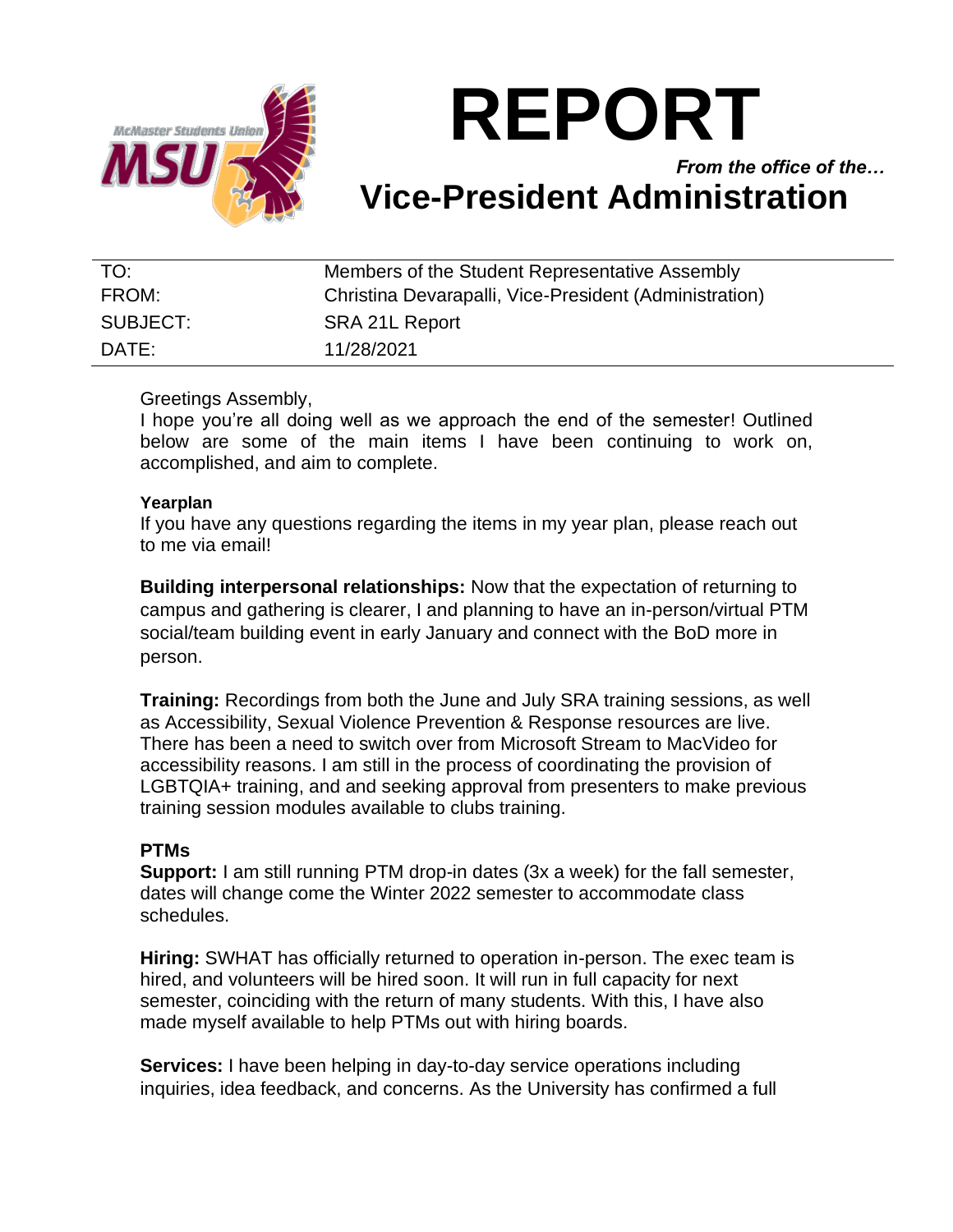return to campus for Winter 2022, much discussion is being had across the board in terms of service delivery, hours of operation, more flexible space access, and exceptions given the unfortunate housing crisis. I hope to relay finalized details surrounding these soon. Services that would like to utilize their space regularly for in-person operation are submitting proposals and safety protocols still until further changes are finalized. Events and in-person meetings continue to be approved through the EOHSS student group events portal. Thank you Victoria, Daniela, and John for assisting on these aspects.

**Training:** JJ and I have re-run financial & hour tracking training to ensure everyone is up to date on and fully aware of the appropriate processes currently in place as well as any questions surrounding these topics. We have collected feedback to be used in altering some aspects of hour-related processes.

## **Upcoming Events, Projects, & Activities**

**HR:** I will continue to work with Renee on reviewing staff JDs, the overtime hour process, training timelines, and mechanism of support for PTMs; as well as policy education for staff and awareness. We are looking at what type of secondary HR role can be created based on tasks.

## **SRA**

**Support: Meetings/Rotational Drop-Ins:** As a board, we have been conducting biweekly rotations amongst ourselves, so all SRA have the chance to meet with VPs at least once if not more. The continuation of these meetings for the duration of the fall will be looked at moving forward. We'd be happy to support folks and/or collaborate on events/engagement initiatives as well.

### **PTMs**

**Hiring:** January will be the busiest time of year for me as PTM hiring for both Directors and Assistant Directors will be in full swing, there may not be as much room to focus on other projects. I want to get this done early to avoid having the next VP Admin picking up any unfinished hiring. As well, EFRT will be hiring another round of volunteers in that same month for example, so planning around each PTMs' individual hiring timeline will be another task at hand I will be coordinating.

**Training:** PTMs and volunteers have completed SVPR, Accessibility, and asynchronous AOP training. Synchronous AOP session availability providing room for discussion will be in January, I will relay a finalized a date for this.

**Welcome Week:** The next WWFC needs to be hired to coincide with the new Orientation Board come January 2022. I have been working with the current WWFC on hours and role improvements. JJ and I will continue to work with SSC and HCS; NODA meetings will continue to take place with a focus on